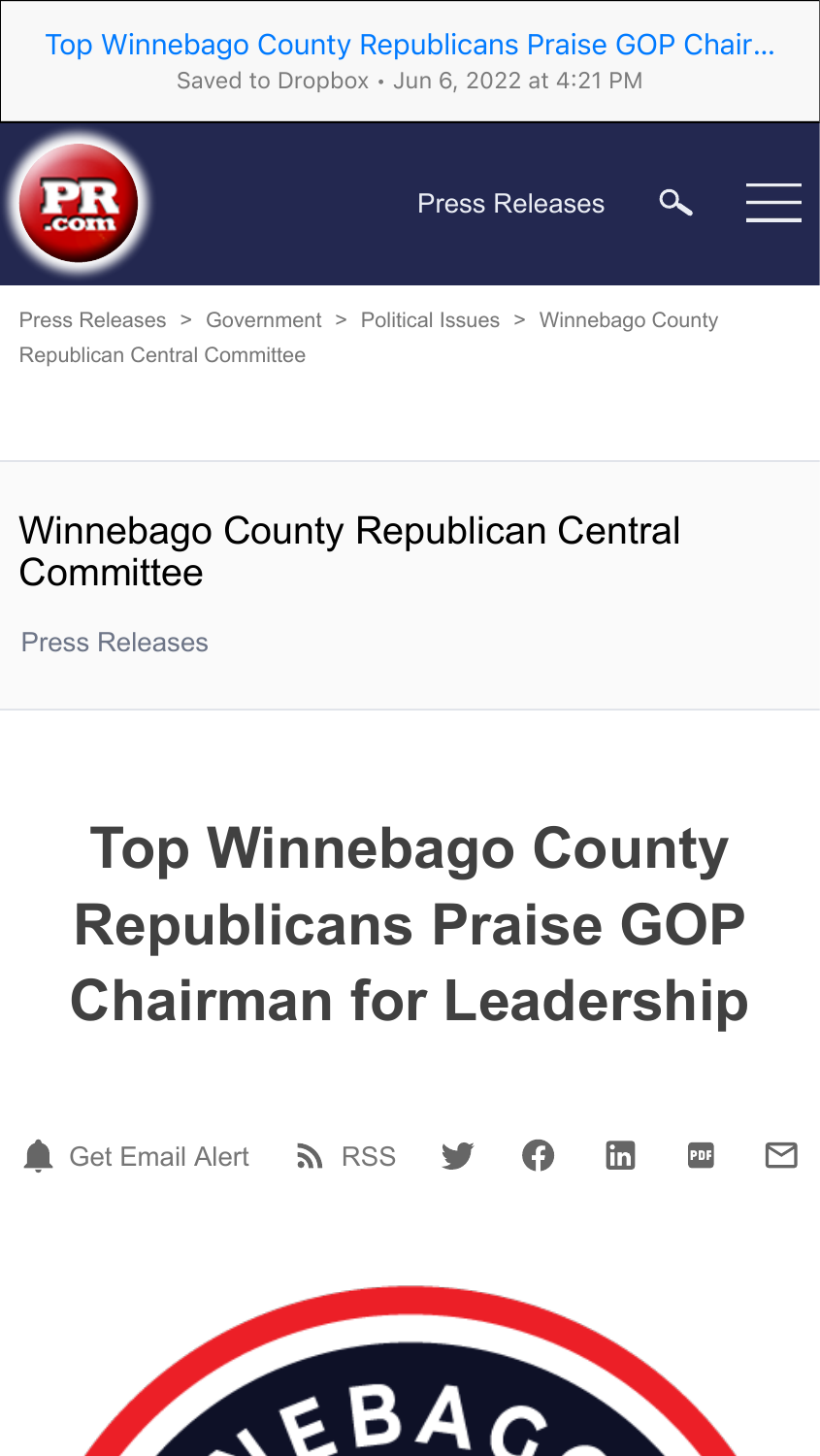

Rockford, IL, June 04, 2022 --[\(PR.com\)](https://www.pr.com/)-- Winnebago County Board Chairman Joe Chiarelli, County Sheriff Gary Caruana, and Loves Park Mayor Greg Jury met with Winnebago County Republican Central Committee Chairman Eli Nicolosi to assess the leadership structure of the local Republican Party. Mr. Nicolosi discussed his successful implementation of leadership initiatives over the last year to grow the party's volunteer base and manage ongoing operations and the group was impressed with his leadership plans and goals.

Additionally, Mr. Nicolosi also suggested the appointment of a vice-chair to undertake day-to-day operations until after the upcoming primary for State Senate in order to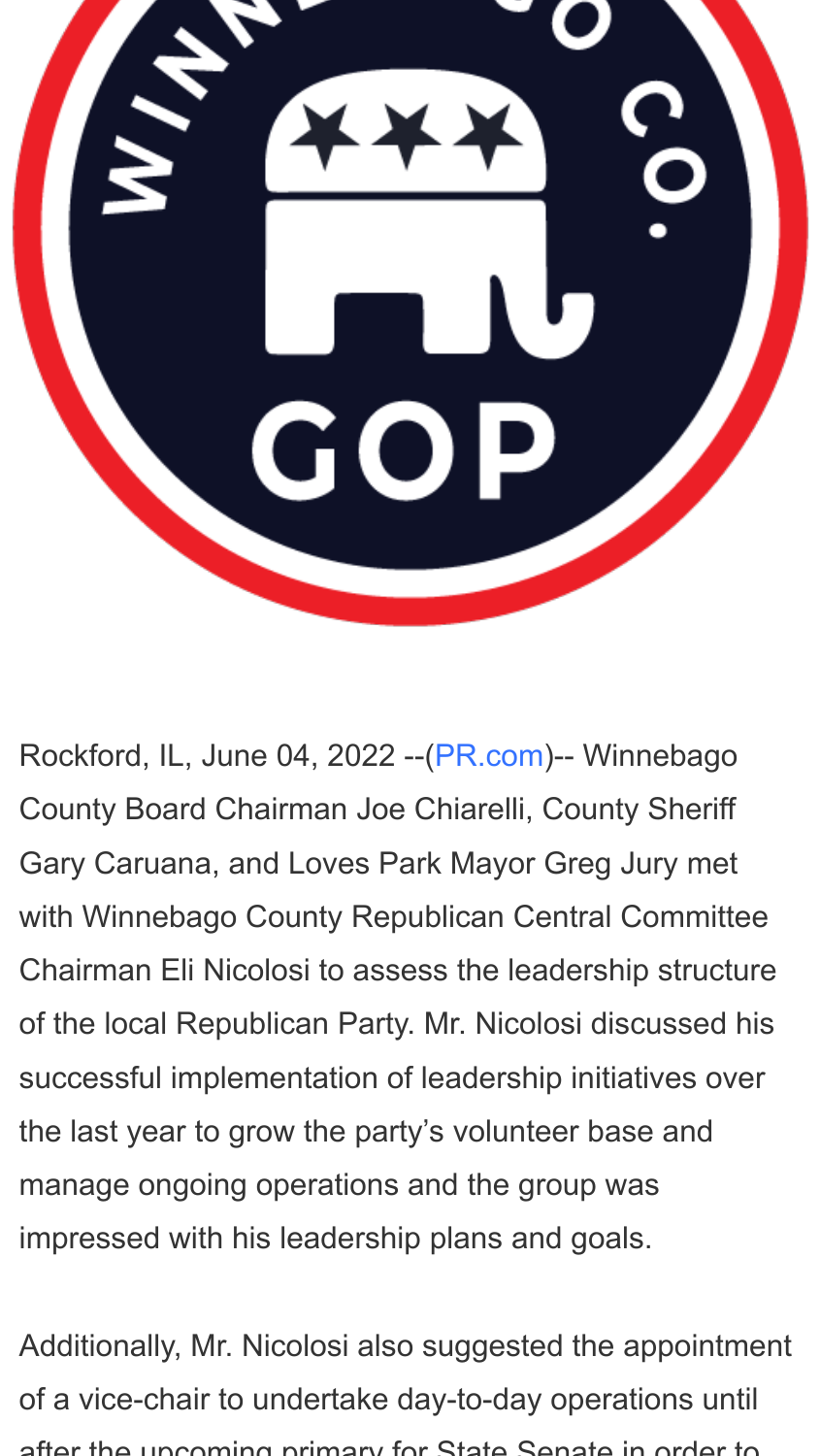after the upcoming primary for State Senate in order to remove general administrative functions from being campaign issues. The assembled leadership agreed that perceived issues in the party leadership structure have been influenced by the pending election cycle and that temporary delegation of administration is in the best interests of all concerned.

Chairman Chiarelli, Sheriff Caruana, and Mayor Jury are supportive of Mr. Nicolosi's continued service to the Winnebago County Republican Party.

## **Contact**

Winnebago County Republican Central Committee Eli Nicolosi [815-627-0467](tel:815-627-0467) wcrcc.com

**E** [Contact](https://www.pr.com/press-release/862755/contact)

## **Categories**

[Elections & Campaigns](https://www.pr.com/news-by-category/139) | [Political Issues](https://www.pr.com/news-by-category/256) [Senior Citizens](https://www.pr.com/news-by-category/149) | [State & Local Government](https://www.pr.com/news-by-category/224) **[Veterans](https://www.pr.com/news-by-category/215)**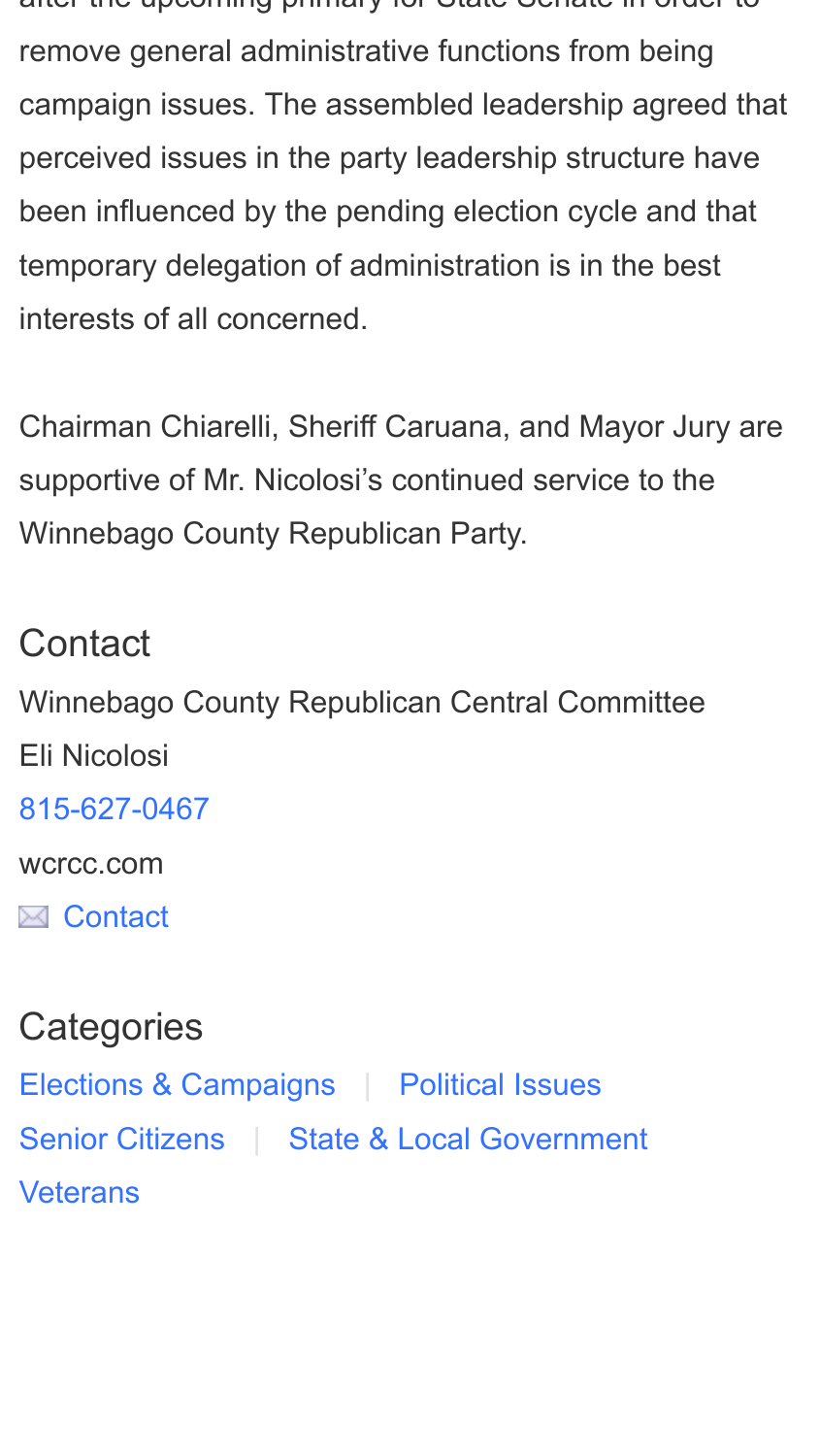#### **[PR.com](https://www.pr.com/)**

#### **Press Release Distribution**

[Submit Press Release](https://admin.pr.com/create-account)

[Press Release Pricing](https://www.pr.com/press-release-pricing)

[Press Release Distribution](https://www.pr.com/press-release-distribution)

#### **Account**

[Create Free Account](https://admin.pr.com/create-account)

[Post Your Profile](https://www.pr.com/business-profiles)

#### **Resources**

[Recent News](https://www.pr.com/press-releases)

[RSS News Feeds](https://www.pr.com/rss-feeds)

[For Journalists](https://www.pr.com/get-press-release-alerts)

[Articles](https://www.pr.com/articles)

#### **Company**

[About](https://www.pr.com/about)

**[Contact](https://www.pr.com/contact)** 

[Become a Publishing Partner](https://www.pr.com/content-partnership)

**[Terms](https://www.pr.com/terms-of-use)** 

**[Privacy](https://www.pr.com/privacy-policy)**